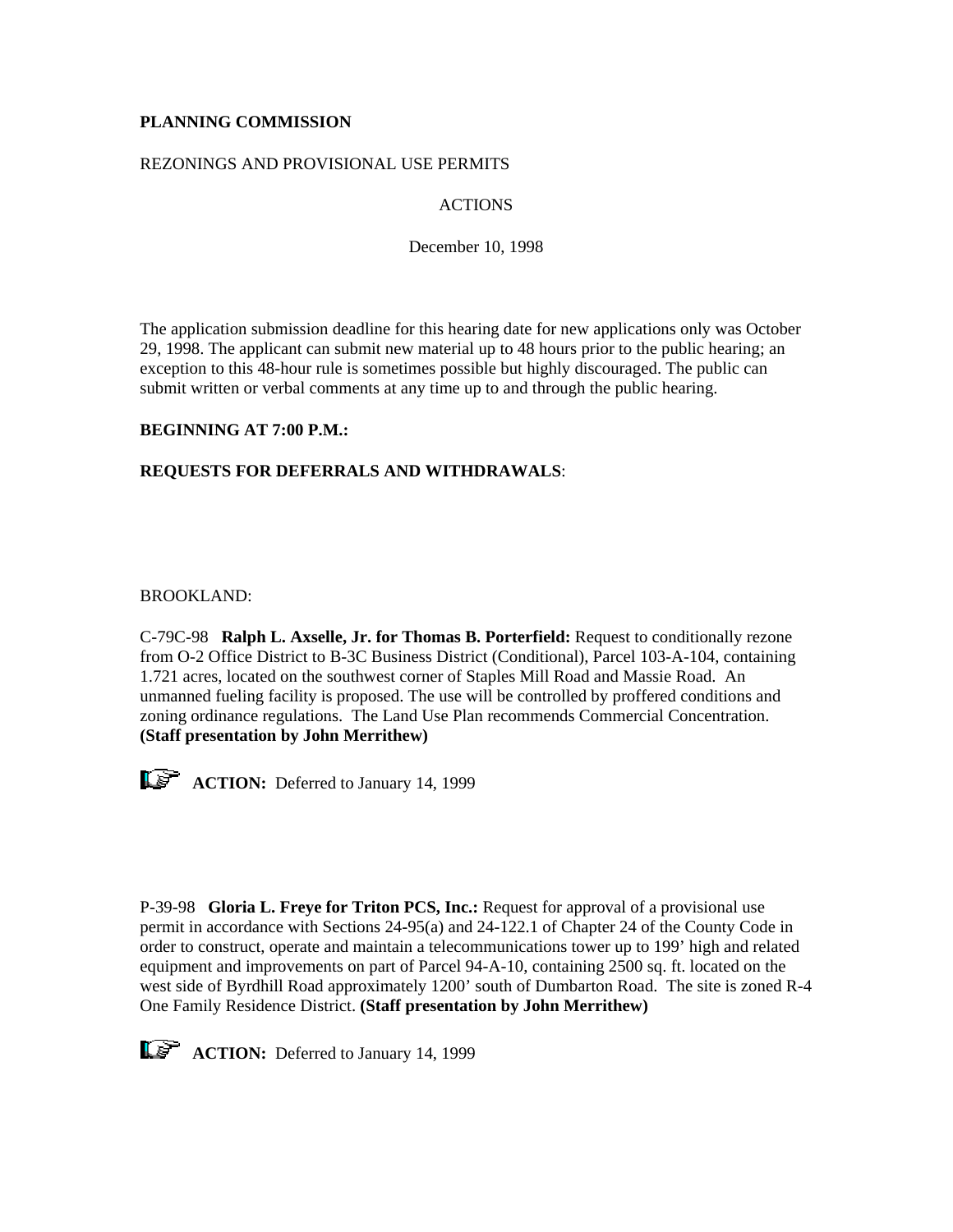### FAIRFIELD:

C-40C-98 **Robert M. Atack for Atack Properties, Inc.:** Request to conditionally rezone from R-2C and R-2AC One Family Residence Districts (Conditional) to RTH Residential Townhouse District (Conditional), part of Parcels 23-A-72A and 32-A-94, containing 16.795 acres, located adjacent to the western terminus of proposed J.E.B. Stuart Parkway and north of the terminus of Proposed Magnolia Ridge Drive. Townhomes or condominiums for sale are proposed. The RTH District permits densities up to 9.0 units gross density per acre. The Land Use Plan recommends Suburban Residential 1 development, 1.0 to 2.4 units net density per acre and Suburban Residential 2, 2.4 to 3.4 units net density per acre. **(Staff presentation by Nancy Gardner**)



**ACTION:** Deferred to January 14, 1999

#### *Deferred from the November 12, 1998 Meeting:*

P-37-98 **Gloria Freye for Triton PCS, Inc.:** Request for approval of a provisional use permit in accordance with Sections 24-95(a) and 24-122.1 of Chapter 24 of the County Code in order to construct, operate and maintain a communication tower up to 199' high and related equipment and improvements, on part of Parcel 41-A-24, containing 2,200 sq. ft., located on the west side of Woodman Road approximately 1450' south of its intersection with Mountain Road. The site is zoned A-1 Agricultural District. **(Staff presentation by Mark Bittner)**



**ACTION:** Recommended for approval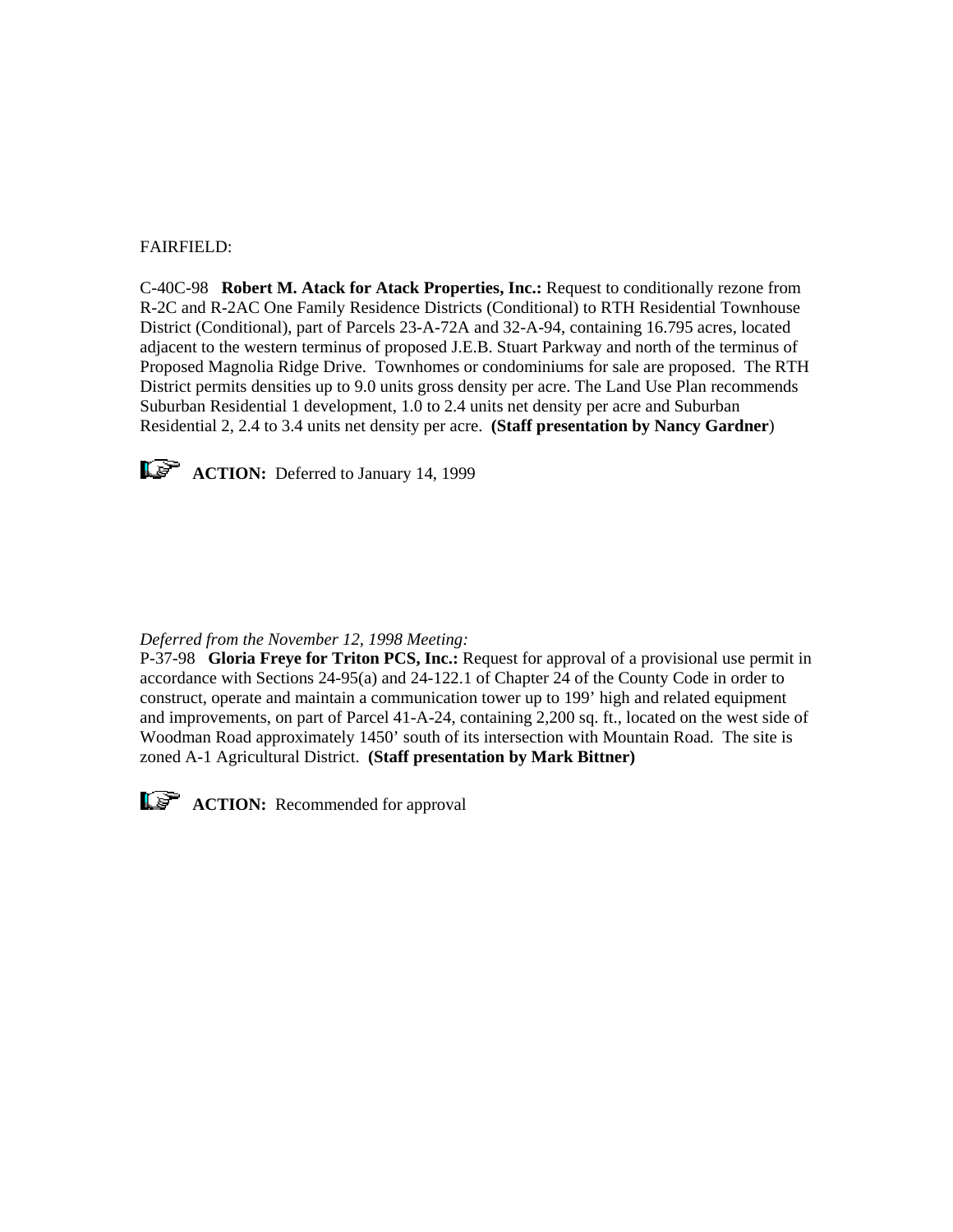## THREE CHOPT:

#### *Deferred from the October 15, 1998 Meeting:*

C-63C-98 **Glenn R. Moore RealtiCorp, Inc.:** Request to conditionally rezone from A-1 Agricultural District, O-3C Office District (Conditional) and B-2C Business District (Conditional) to B-3C Business District (Conditional), Parcels 47-A-59, 48-A-39 through 43, 48- A-43A and 43B, 48-A-55, and 48-A-58 through 66, containing 26.20 acres located on the east line of Cox Road approximately 670' south of W. Broad Street. A mixed use commercial development is proposed. The use will be controlled by proffered conditions and zoning ordinance regulations. The Land Use Plan recommends Office and Commercial Concentration. **(Staff presentation by John Merrithew)**



#### *Deferred from the November 12, 1998 Meeting:*

P-23-98 **Gloria Freye for Triton PCS, Inc.:** Request for approval of a provisional use permit in accordance with Sections 24-95(a) and 24-122.1 of Chapter 24 of the County Code in order to construct, operate and maintain a communication tower up to 199' high and related equipment and improvements, on part of Parcel 47-A-59, containing 2,500 sq. ft., east of Interstate 64 between Cox Road and Old Cox Road (3600 Old Cox Road). The site is zoned A-1 Agricultural District. **(Staff presentation by Mark Bittner)**

**ACTION:** Deferred to January 14, 1999

C-80C-98 **Henry L. Wilton for Wilton Investment Corp.:** Request to conditionally rezone from A-1 Agricultural District to R-2C One Family Residence District (Conditional), part of Parcels 9-1-A-7 & 8, containing 0.475 acre, located on the south line of Country Creek Way approximately 450' east of Country Creek Terrace in the Cross Creek Subdivision (12233 and 12245 Country Creek Way). A single family subdivision is proposed. The R-2 District permits up to 2.42 units gross density per acre. The Land Use Plan recommends Rural Residential, not exceeding 1.0 unit net density per acre and Environmental Protection Area. **(Staff presentation by Nancy Gardner)**

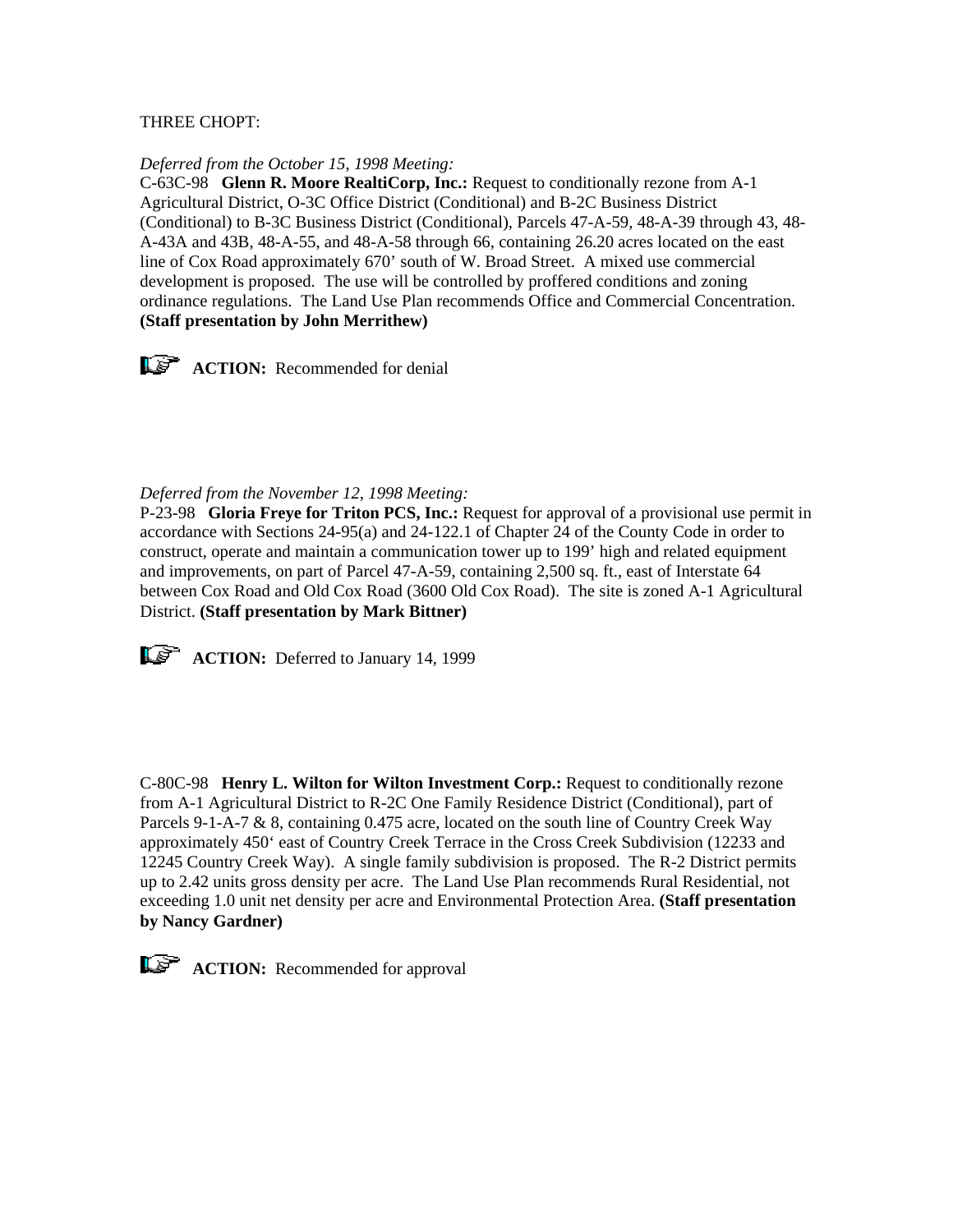C-81C-98 **Jay M. Weinberg for Buckley Shuler Properties:** Request to conditionally rezone from B-3 Business District and A-1 Agricultural District to B-2C Business District (Conditional), part of Parcel 46-A-19, containing approximately 17.293 acres, located on the southwest side of the intersection of W. Broad Street (U. S. Route 250) and John Rolfe Parkway. A shopping center is proposed. The use will be controlled by proffered conditions and zoning ordinance regulations. The Land Use Plan recommends Commercial Concentration and Office. The site is also in the West Broad Street Overlay District. **(Staff presentation by Nancy Gardner)**



**ACTION:** Deferred to January 14, 1999

C-82C-98 **James W. Theobald for Loch Levan Land Limited Partnership:** Request to conditionally rezone from R-2C One Family Residence District (Conditional) to R-2AC One Family Residence District (Conditional), Parcels 9-A-24 and 25, containing 15.796 acres, located on the east line of Nuckols Road across from Wyndham Lake Drive. A single family subdivision is proposed. The R-2A District permits densities up to 3.23 units gross density per acre. The Land Use Plan recommends Suburban Residential 1, 1.0 to 2.4 units net density per acre, and Environmental Protection Area. **(Staff presentation by JoAnn Morgan Hunter)**



P-40-98 **Gloria L Freye for Triton PCS, Inc.:** Request for approval of a provisional use permit in accordance with Sections 24-95(a) and 24-122.1 of Chapter 24 of the County Code in order to construct, operate and maintain a telecommunications tower up to 120' high and related equipment and improvements on part of Parcel 48-A-19, containing 648 sq. ft. located on the west side of Springfield Road approximately 300' south of Gaskins Road (Tuckahoe Moose Lodge, 4366 Springfield Road). The site is zoned A-1 Agricultural District. **(Staff presentation by JoAnn Morgan Hunter)** 



**ACTION:** Recommended for approval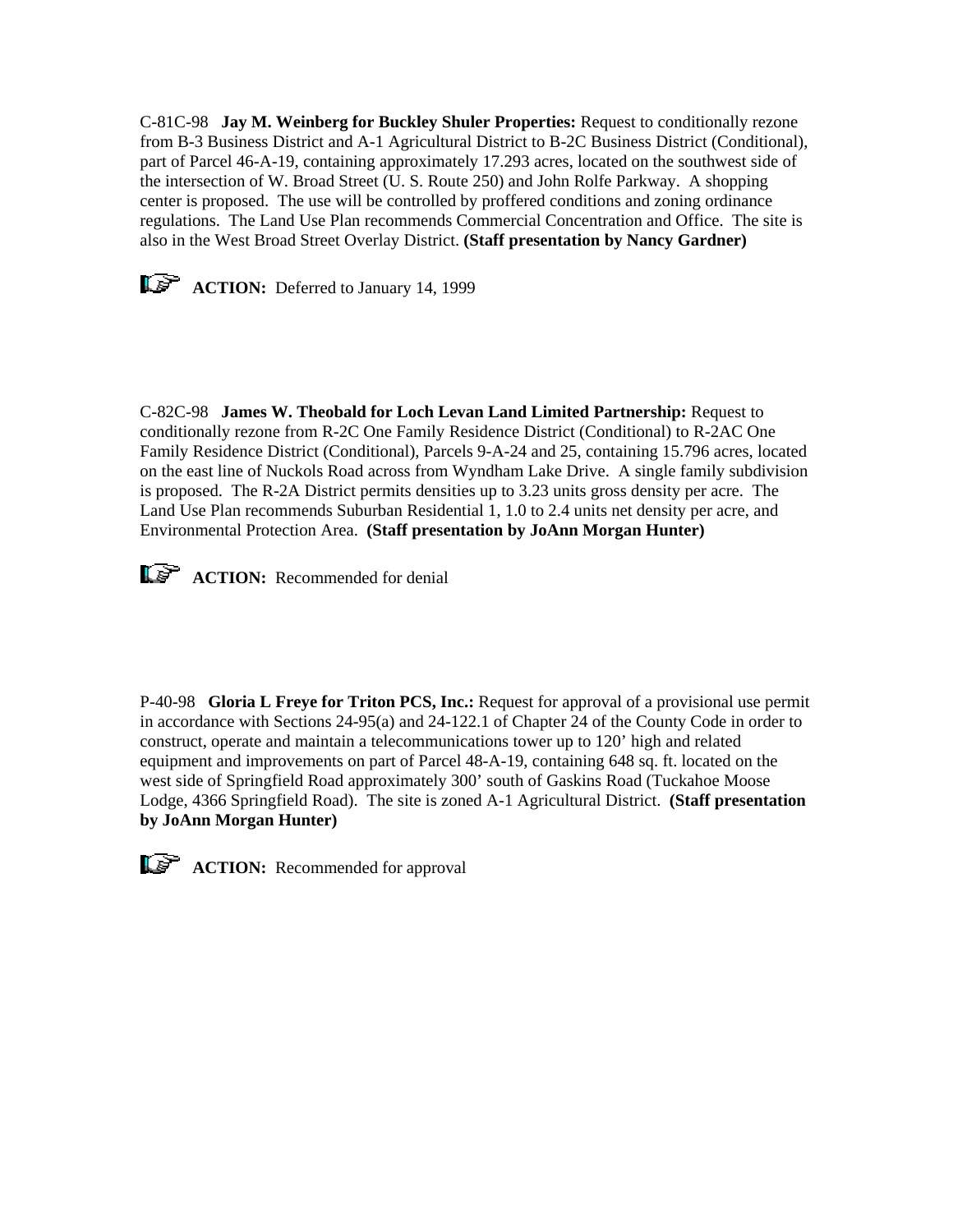### **BEGINNING AT 8:00 P.M.:**

### VARINA:

### *Deferred from the November 12, 1998 Meeting:*

P-28-98 **Gloria Freye for Triton PCS, Inc.:** Request for approval of a provisional use permit in accordance with Sections 24-95(a) and 24-122.1 of Chapter 24 of the County Code in order to construct, operate and maintain a communication tower up to 199' high and related equipment and improvements, on part of Parcels 142-13-B-9 and 11, containing 2,500 sq. ft., located on the southwest line of Nine Mile Road, approximately 100' west of Battery Avenue (St. Johns Catholic Church property, 813 W. Nine Mile Road). The site is zoned R-2A and R-4 One-Family Residence Districts. **(Staff presentation by JoAnn Morgan Hunter)**

**ACTION:** Withdrawn by Applicant

C-55C-98 **James W. Theobald for Roy B. Amason:** Request to conditionally rezone from A-1 Agricultural District to B-2C Business District (Conditional), Parcel 260-A-36, containing 3.87 acres, located at the northeast corner of the intersection of New Market Road (Route 5) and Long Bridge Road. A business use is proposed. The use will be controlled by proffered conditions and zoning ordinance regulations. The Land Use Plan recommends Prime Agriculture. The site is also in the Airport Safety Overlay District. **(Staff presentation by Mark Bittner)**



**ACTION:** Deferred to January 14, 1999

C-56C-98 &nb **James W. Theobald for Roy B. Amason:** Request to conditionally rezone from A-1 Agricultural District to R-1C, R-2AC and R-3AC One Family Residence Districts (Conditional), RTHC Residential Townhouse District (Conditional), R-5C and R-6C General Residence Districts (Conditional), O-2C Office District (Conditional), B-2C Business District (Conditional) and C-1 Conservation District, Parcels 240-A-17, 250-A-48, 49, and 51A, and 251- A-4A, and 260-A-28, containing 633.61 acres, generally located along the east line of Turner Road between New Market Road (Route 5) and Camp Holly Drive; along the north line of New Market Road (Route 5) from Turner Road to Camp Hill Road and from Kingsland Road to Long Bridge Road; along the northwest line of Long Bridge Road to its intersection with Yahley Mill Road and along the west side of Yahley Mill to the Virginia Power easement. A mixed use planned community is proposed. The R-1 District permits densities up to 1.74 units gross density per acre. The R-2A District permits densities up to 3.23 units gross density per acre. The R-3A District permits densities up to 4.59 units gross density per acre. The RTH District permits densities up to 9.00 units gross density per acre. The R-5 District permits densities up 14.52 units gross density per acre. The R-6 District permits densities up to 19.80 units gross density per acre. The office and business uses will be controlled by proffered conditions and zoning ordinance regulations. The Land Use Plan recommends Prime Agriculture and Environmental Protection Area. The site is also in the Airport Safety Overlay District. **(Staff presentation by Mark Bittner)**



**ACTION:** Deferred to January 14, 1999